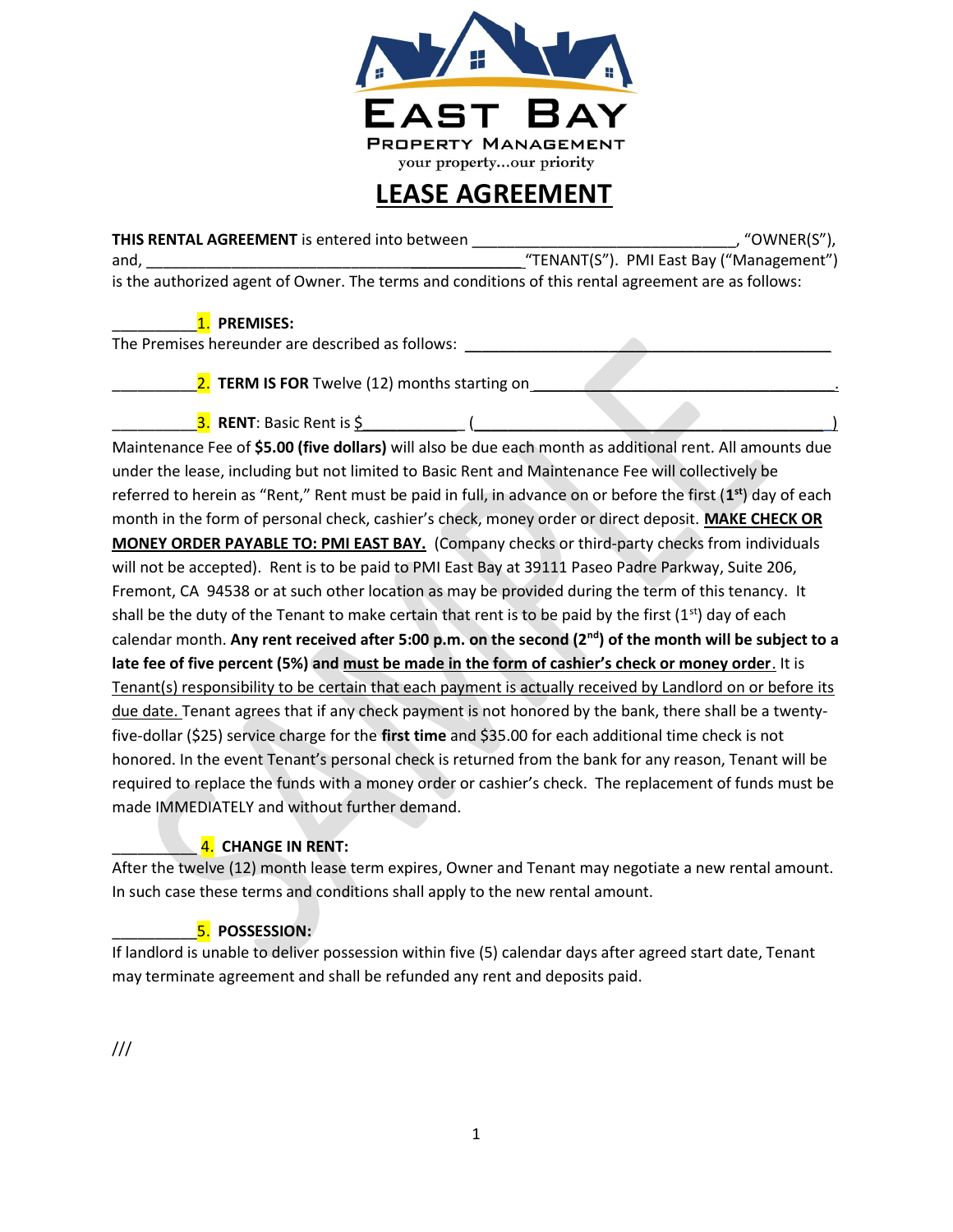

# 6. SECURITY DEPOSIT:

At the termination of the tenancy, it shall be the responsibility of the Tenant to return the Premises in the same condition, reasonable wear and tear excluded. Tenant will be charged actual cleaning costs and repair costs necessary to return the Premises to the same condition as received, normal wear and tear excepted, at the same level of cleanliness as received. Painting and flooring are amortized over the life expectancy of those items. Painting and flooring are amortized over the life expectancy of those items.

Please remember that property is thoroughly photographed and itemized prior to your move in. This will serve as the record of the condition of the property. Tenant is encouraged to keep records of their own photos or videos.

### 7. ANNUAL MAINTENANCE PROGRAM:

The E.B.P.M. Annual Maintenance Program entails a E.B.P.M. Home Evaluator to perform a walkthrough every twelve months. At that time, furnace filters will be replaced, smoke alarms and CO Alarms will be tested and all mechanical and structural evaluated.

| 8. REPAIRS:                                  |                                                                |
|----------------------------------------------|----------------------------------------------------------------|
| <b>OWNER RESPONSIBILITY:</b>                 | <b>TENANT RESPONSIBILITY:</b>                                  |
| Walls foundation, stairs, banisters, windows | Toilet and sink back-ups if caused by misuse                   |
| Roof/gutters                                 | Changing light bulbs and alarm batteries                       |
| Appliances provided                          | Repair or replace anything broken that is not<br>wear and tear |
| Furnace/A.C.                                 | Keeping the property clean and safe                            |
| Chimney and ventilation                      |                                                                |
| Water-heater                                 |                                                                |
| <b>Electrical wiring</b>                     |                                                                |
| Water/gas pipes                              |                                                                |
| Leaks with sinks, baths, toilets             |                                                                |
| <b>Fences</b>                                |                                                                |

Tenant understands and agrees that only an approved licensed plumbing company is allowed to perform repairs on the plumbing.

### 9. MAINTENANCE:

Tenant agrees to maintain surfaces (*i.e.*, granite, porcelain, tile, floors, appliances, carpeting, stainless steel, wood cabinets, etc.) per manufacturer's specifications and use only approved/recommended cleaning supplies as needed in order to maintain the property in a clean, sanitary and orderly manner.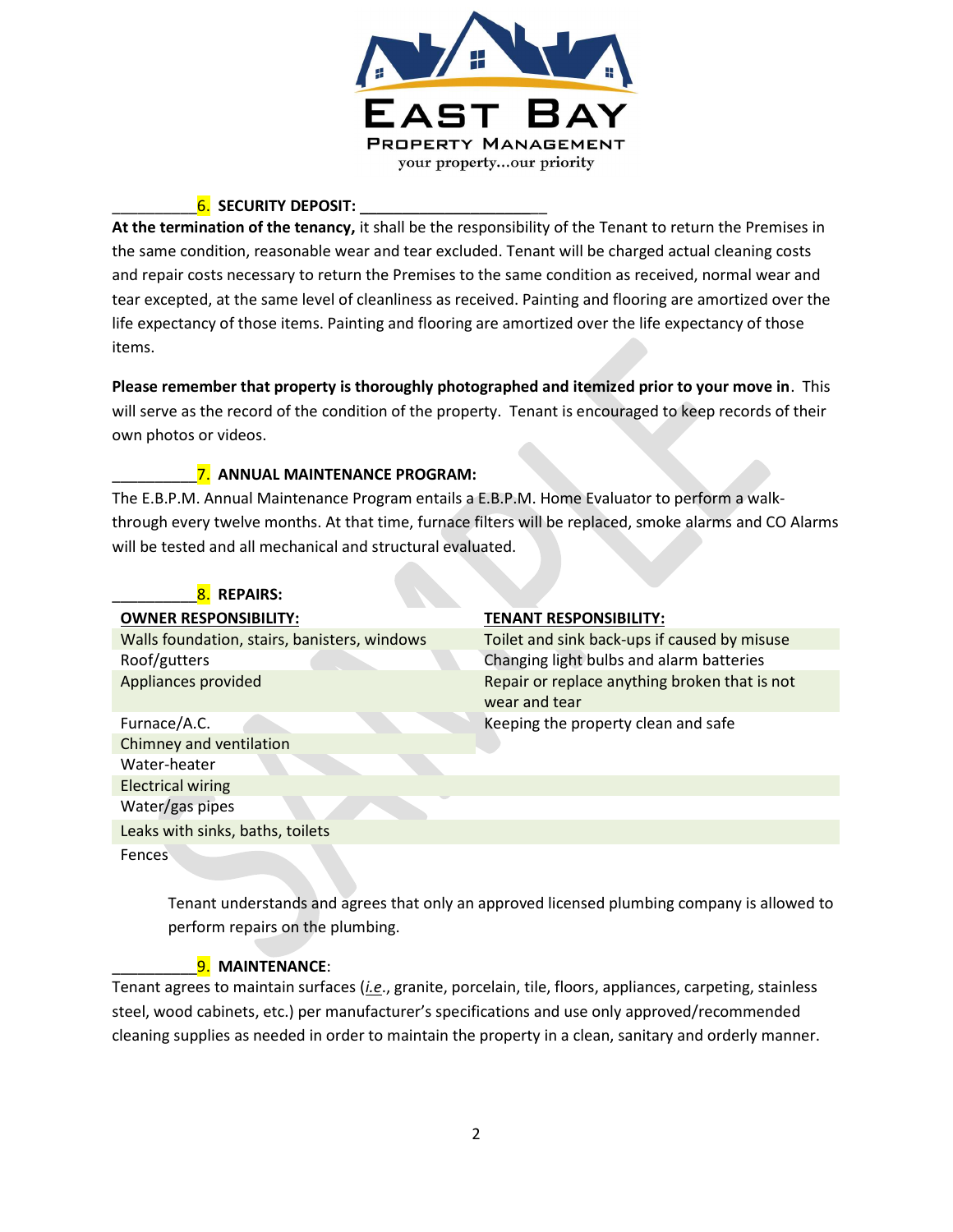

# 10. CHANGES OR ALTERATIONS:

Tenant agrees and understands that they are not allowed to make any changes or alterations to the property inside or out without written permission of the Owner. If any changes or alterations are done with or without permission of the Owner, the Tenant agrees that the Owner has the right to charge the Tenant the cost of restoring the property back to its original condition and/or the cost of removal of said items.

### 11. LANDSCAPING:

Owner is / is not providing a gardener. Gardener will make water recommendation to Tenant and Tenant shall be responsible for watering the lawns and maintaining the landscaping in between visits. Should watering of the lawns and landscape not be done by the Tenant, a watering notice will be served to Tenant. If not corrected, damages will be deducted from security deposit.

# 12. ANTS, SPIDERS, RODENTS & TERMITES:

If any infestation of pests is due to natural circumstances, landlord will be responsible. If any infestation of pests can be linked to Tenant behavior or actions, the Tenant will be responsible. Subject to local law, Tenant agrees upon demand of landlord to temporarily vacate the Premises for a reasonable period to allow for fumigation to control termites. Tenant agrees to comply with all instructions and shall only be entitled to a credit of rent equal to the per diem rent for the period of time Tenant is required to vacate the Premises.

### 13. ENTRANCE OF OWNER ON PREMISES:

Tenant understands and agrees to allow Landlord access for property evaluations every twelve (12) months. Tenant will receive, at a minimum, a twenty-four (24) hour notice in writing prior to each evaluation. Should Tenant refuse access to Landlord to do the evaluations, Tenant agrees that Owner shall have the right to charge a fifty-dollar (\$50) service charge each time Landlord is refused access. (Emergency access) Owner reserves the right to enter the property to protect the property which is stated in California Civil Code Section 1954.

# 14. UTILITIES:

Tenant is responsible for all utilities except: \_\_\_\_\_\_\_\_\_\_\_\_\_\_\_\_\_\_\_\_\_\_\_\_\_\_\_\_\_\_. Tenant must change utilities not included in the lease to their name within twenty-four (24) hours of move in date. If utilities are not changed as instructed, tenant will be charged a Lease Violation Fee of twenty-five dollars (\$25.00). Please refer to Tenant Handbook.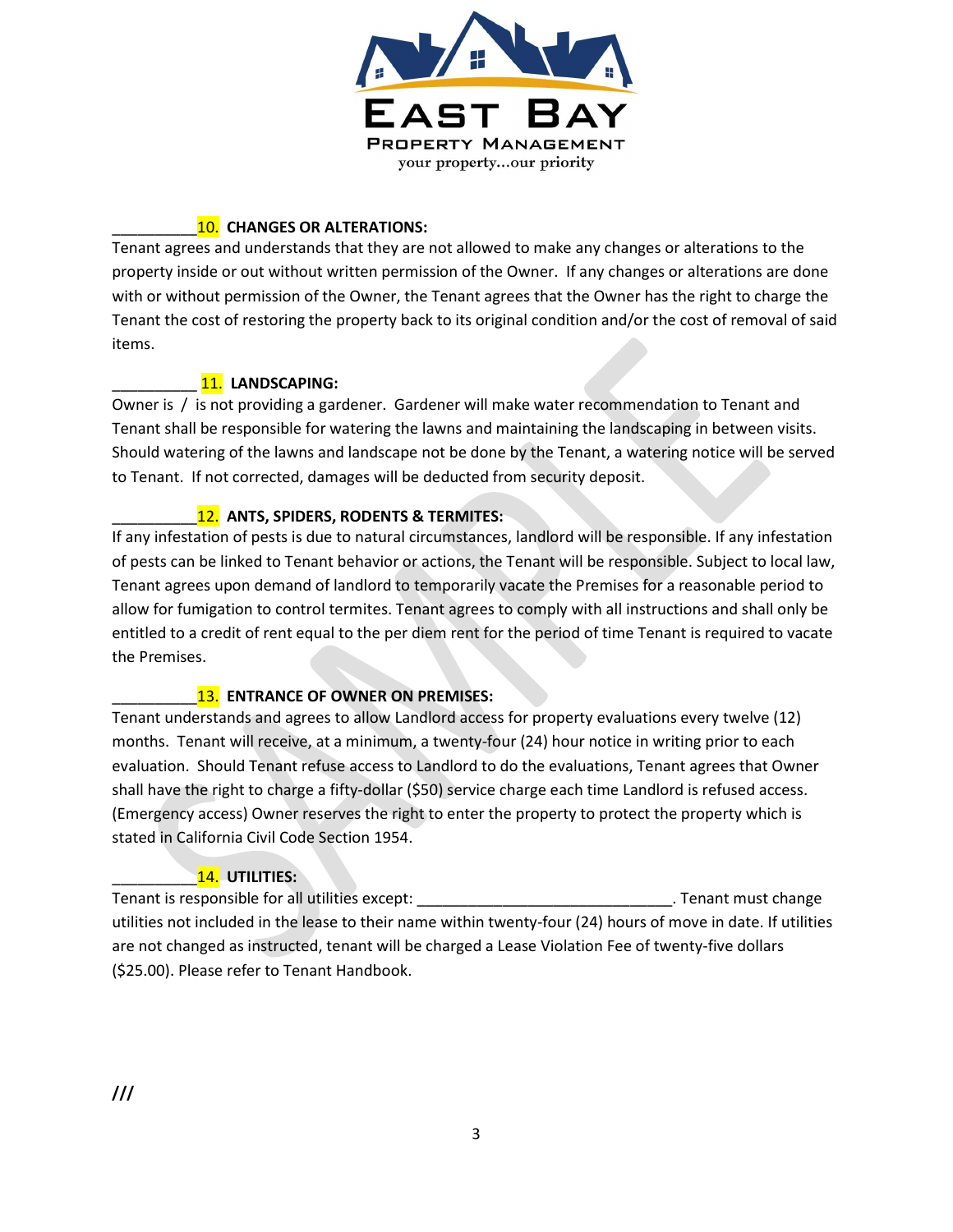

#### 15. KEYS AND AUTOMATIC DOOR OPENER:

Tenant acknowledges they have received the following: \_\_\_garage door remote(s) (replacement if lost, \$50); \_\_\_ Premises key(s) (replacement if lost, \$15); \_\_\_\_\_mailbox key(s) (replacement if lost, \$50); \_\_\_\_\_ pool key(s) (replacement if lost, \$125). Should the Tenant change any locks on the Premises without notifying Landlord, it is understood that the Tenant has violated this Rental Agreement and is fully responsible for any damages incurred due to fire, water leaks or other natural and unnatural disasters, because access by key entry was not available to Landlord. In addition, the Tenant will pay for all new locks that must be installed. Changing of the locks is allowed only by a licensed Locksmith and must be approved by the Landlord prior to its being done.

#### 16. OCCUPANTS:

Only Tenant and authorized Occupants designated in this Rental Agreement may occupy the Premises. The stay of any other person shall not exceed fourteen (14) days without written authorization of Owner. The Owner reserves his right to terminate the tenancy for this violation of the Rental Agreement. If there is more than one Tenant, each one shall be individually and completely responsible for the performance of all obligations of Tenants under this agreement, jointly with every other Tenant and individually, whether or not in possession. If there is more than one Tenant, each one shall be responsible for the performance of every other Tenant, individually and jointly, whether or not in possession.

#### 17. CONDUCT:

It is understood and agreed that all activities of any occupant or guests are to be conducted in a quiet, considerate manner to not annoy or disturb other Tenants or adjoining neighbors or create a nuisance of any kind. Radios, television sets, musical instruments and other noise making apparatuses must be operated in such a manner so as not disturb other tenants. Quiet Hours are between 11:00 p.m. and 7:00 a.m. Tenant should make extra efforts not to disrupt other tenants during Quiet Hours. Any disturbance, disruption, annoyance or noise that interrupts the quiet enjoyment of other tenants will be considered a material breach and cause for termination of the tenancy. Tenant, Occupants or guests may not permit or engage in criminal activity on or near the Premises or the property. Criminal activity includes the violation of any laws, ordinances and requirements of government authorities. Conviction of criminal activity will not be required.

### 18. VEHICLES:

Tenant agrees to abide by any rules concerning the parking of vehicles that may be posted throughout the property or as modified from time to time. Tenant will park only in areas designated for parking. Tenant or vehicle owner will be charged the cost of cleanup or other damage caused by any vehicle(s) leaking oil or grease. Tenant also agrees to operate motor vehicles in and about the Premises in a safe, sane and orderly manner. Inoperable vehicles and vehicles parked in fire lanes or contrary to posted signs or laws will be towed at vehicle owner's expense.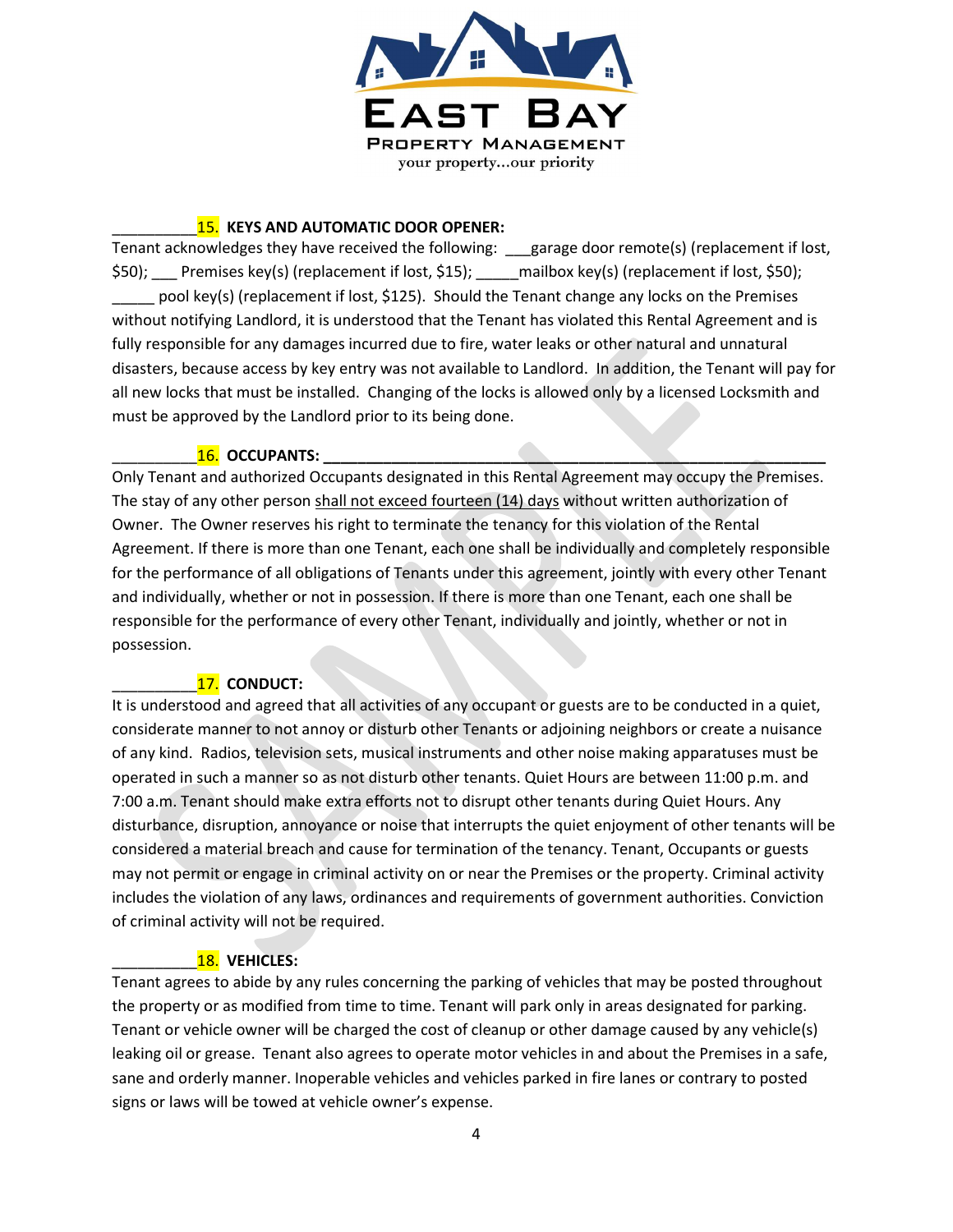

### 19. USE OF THE PREMISES/GARAGE/COMMON AREA:

The Premises are to be used as a residential dwelling only. No hazardous materials shall be stored in garage areas or any unsafe areas at the property. Common areas must be kept in a neat and orderly fashion.

### 20. PET: The only authorized Pet permitted on the Premises.

If a pet is allowed by Owner, Tenant agrees to a one time five hundred-dollar (\$500) pet fee paid at the time of signing of the Rental Agreement. Owner reserves the right to terminate the tenancy for any unauthorized pet or animal that is brought into the Premises. Tenant represents that Pet is housebroken and will follow all rules in the Pet Addendum.

### 21. INDEMNIFICATION:

To the extent allowed by law, Owner shall not be liable for any damage or injury to Tenant or any other person, or to any property, occurring on the Premises unless such damage is the result of negligence of Owner, his Agents or employees. Except as otherwise required by law, Tenant agrees to hold Owner harmless from any claims or damages no matter how caused.

# 22. SMOKE ALARMS & CARBON MONOXIDE ALARMS:

Tenant shall be responsible for keeping all smoke alarms and carbon monoxide alarms in working order and for replacing batteries when needed

# 23. RENTER'S INSURANCE:

- A. Tenant understands that property and liability insurance policies carried by Management and the Owner of the Premises may not protect Tenant and guests against loss or damage.
- B. Tenant agrees to purchase and maintain a standard type of Renter's Insurance policy which provides limits of liability and fire coverage in an amount no less than \$100,000 on a peroccurrence basis.
- C. Tenant agrees to provide written proof of insurance coverage to Management within 5 days of taking possession of the Premises. Tenant agrees to renew and keep the appropriate level of insurance in place during the entire term of tenancy.
- D. Unless prohibited by law, Tenant waives any insurance subrogation rights or claims against Landlord, Owner and their insurers.

# 24. DEFAULT (NON-PAYMENT OF RENT):

The occurrence of any one or more of the following events shall constitute a default by Tenant:

- A. The failure by Tenant to make any payment of rent or other charges when due.
- B. The failure by Tenant to observe the conditions of this agreement where such failure shall continue for a period of three (3) days after written notice from Owner to Tenant.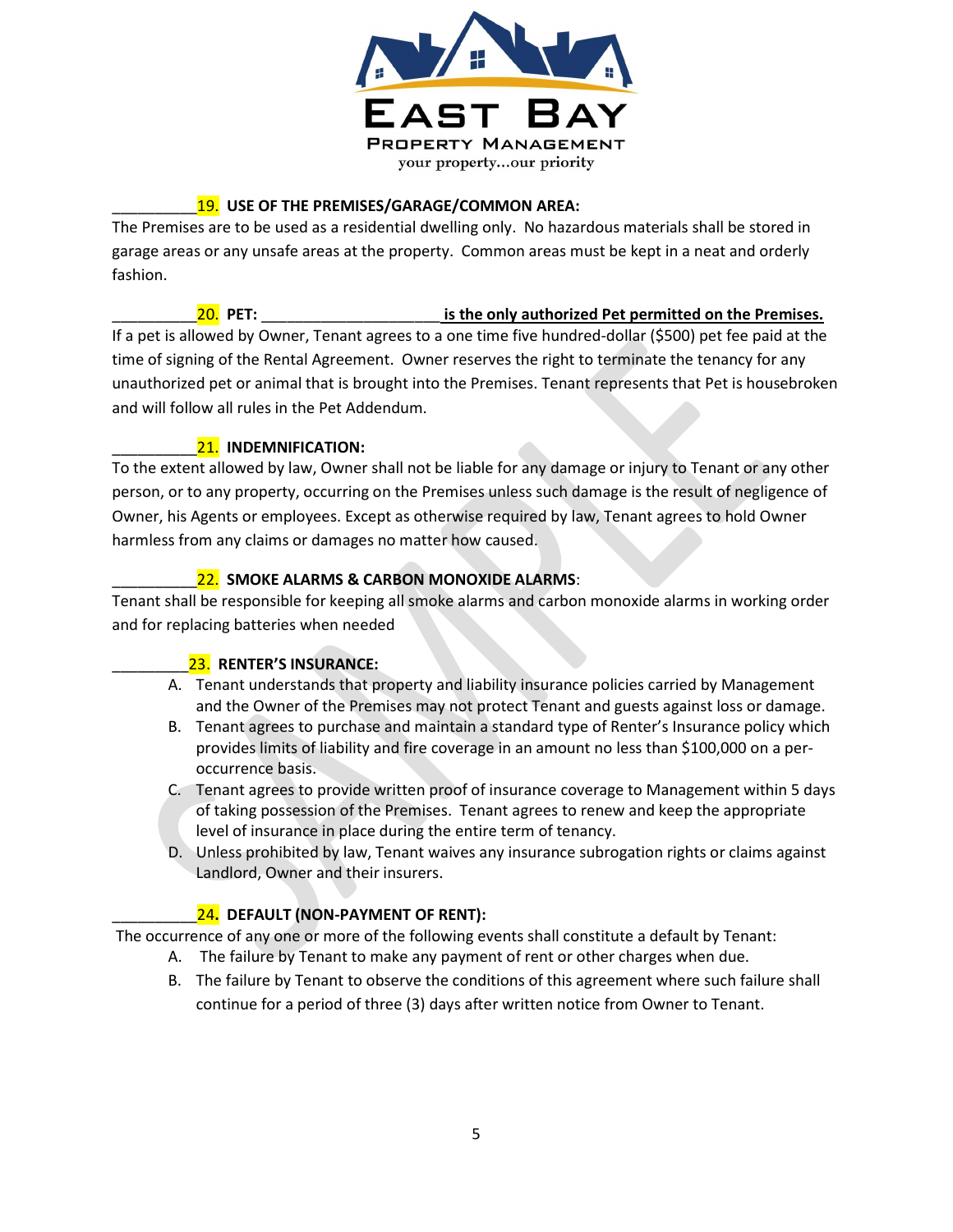

25. REMEDIES (DUE TO DEFAULT): Owner may elect any of the following remedies:

- A. Re-enter the Premises without terminating this rental agreement unless written notice of intent to terminate is given.
- B. Re-enter the Premises and terminate this rental agreement. In such case, Owner shall have the rights given under Section 1951.2 of the California Civil Code.
- C. If Tenant abandons or vacates the Premises while in default of the payment or rent, Owner may give Notice of Belief of Abandonment. Owner may consider any property left on the Premises to be abandoned and may dispose of in any matter allowed by law.
- D. Owner may recover from Tenant expenses incurred in recovering possession of the Premises, placing property in good order and condition and altering or repairing the same for re-renting. In addition, Owner can recover other expenses, commissions and charges as a result of any default by Tenant hereunder.

#### 26. GARBAGE SERVICE:

Tenant agrees to have garbage pickup and agrees to put their garbage cans out on service day and bring in after pickup day. Tenant agrees to place the garbage cans behind their gate or in the garage.

# 27. SHOWING OF THE UNIT:

When Tenant has given written notice to Owner to vacate, Tenant agrees to cooperate in allowing reasonable access so that the property can be shown by E.B.P.M. to prospective tenants or buyers. Tenant will always be given at least 24 hours' notice.

### 28. SMOKING:

This is a non-smoking property. Tenant agrees NOT to smoke at the property at any time. "Smoking" means inhaling, exhaling, breathing, or carrying any lighted cigar, cigarette, e-cigarette, or other similar lighted product (whether tobacco, marijuana, or any other substance) in any manner or in any form. Tenants are prohibited from smoking on the Premises or in any building or portion of the building or anywhere on the property.

### 29. TELEPHONE SERVICE:

Tenant understands and agrees that the Owner has the responsibility to provide them one working phone jack in the property. Tenant agrees that if there is a problem with the existing telephone jack they must furnish proof of an inside wiring problem.

### **30. DISRUPTIVE ACTIVITIES:**

Tenant understands and agrees that any growing of marijuana will result in the termination of their tenancy. Items that increase Owner's liability or insurance premiums are considered safety and liability issues and are prohibited. In addition, no barbecues are allowed to be used within ten (10) feet of the building.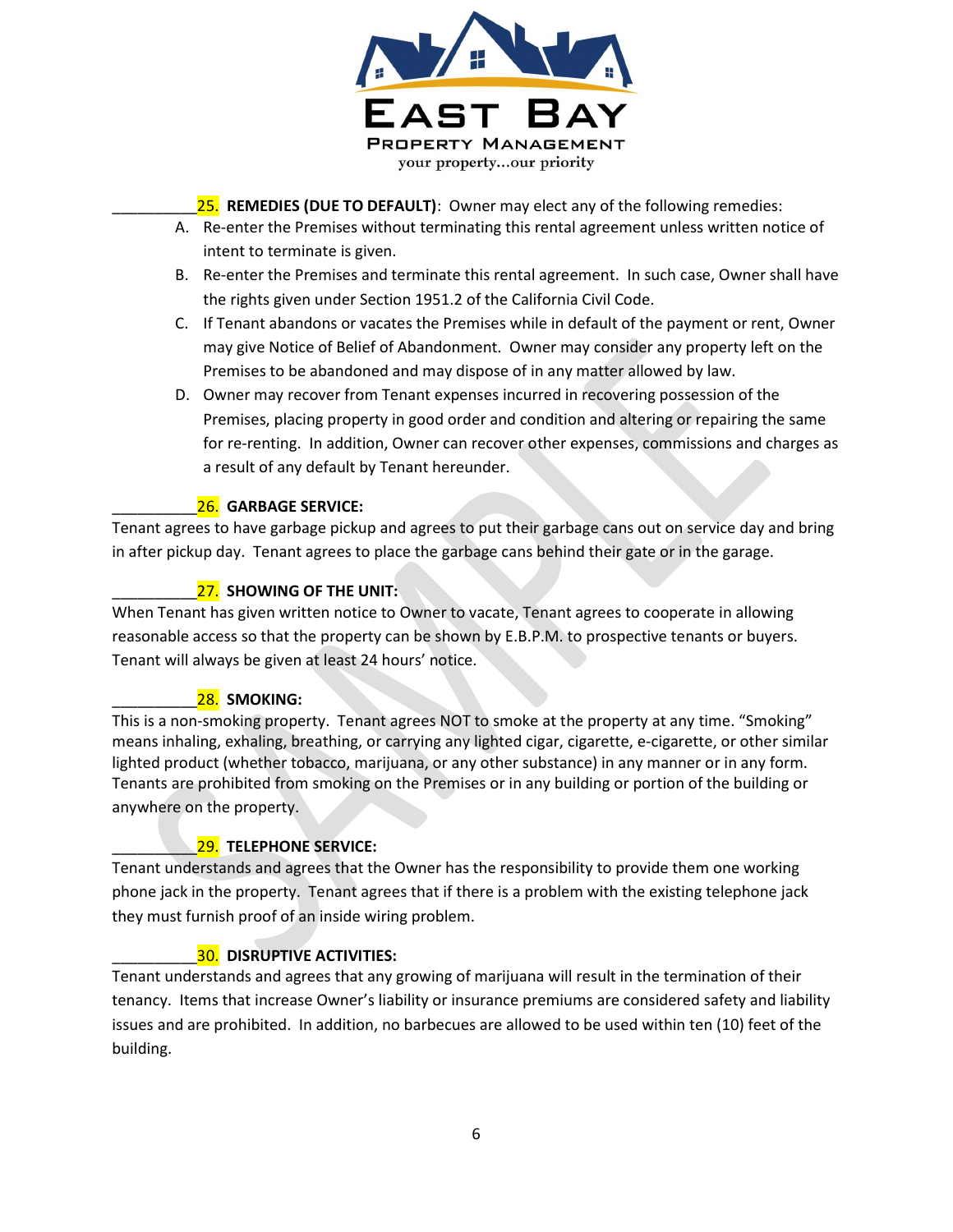

# 31. MEGAN'S LAW:

Megan's Law: Pursuant to Section 290.46 of the Penal Code information about specified registered sex offenders is made available to the public via an Internet Web site maintained by the Department of Justice at www.meganslaw.ca.gov . Depending on an offender's criminal history, this information will include either the address at which the offender resides or the community of residence and ZIP Code in which he or she resides.

# 32. ASSIGNMENT AND SUBLETTING:

Tenant shall have no right to assign or sublet rights or duties under this agreement without first obtaining the permission of the Owner; however, Owner agrees that such permission will be at Owner's sole discretion. In no event shall any assignment or subletting change any of the terms of this Rental Agreement.

### 33. LEASE RENEWAL:

Tenant will receive a 12-month lease renewal approximately 30 – 45 days prior to your lease expiring. If E.B.P.M. does not receive the lease renewal nor do we receive a 30-day Notice to Vacate, your lease will expire, and you will automatically revert to month to month. Your rent will then automatically increase by 10% per month.

### 34. ATTORNEY FEES:

Tenant hereby agrees to pay any attorney's fees or costs incurred by Owner's or Property Manager for the preparation and/or service of any notice to Tenant resulting from Tenant's violation of the terms of the rental agreement, including, but not limited to, a three (3) day Notice to Pay Rent or Surrender Possession. In any legal action brought by either party to enforce the terms hereof or relating to the action, including reasonable attorney's fees, such attorney's fees not to exceed two thousand, five hundred dollars (\$2,500).

### $\overline{\phantom{a}35.}$  notice:

All notices under this agreement shall be in writing and shall be effective either upon personal delivery, or may be sent by First Class Mail addressed to the last known address of the party to whom such notice is given.

### 36. REPRESENTATIONS:

Any statement submitted by Tenant in application to rent the Premises is to be considered true. If any material part be false, the Owner may terminate this agreement at any time.

### 37. TIME IS OF THE ESSENCE:

Time is of the essence in this agreement, and all covenants and conditions must be performed promptly as promised.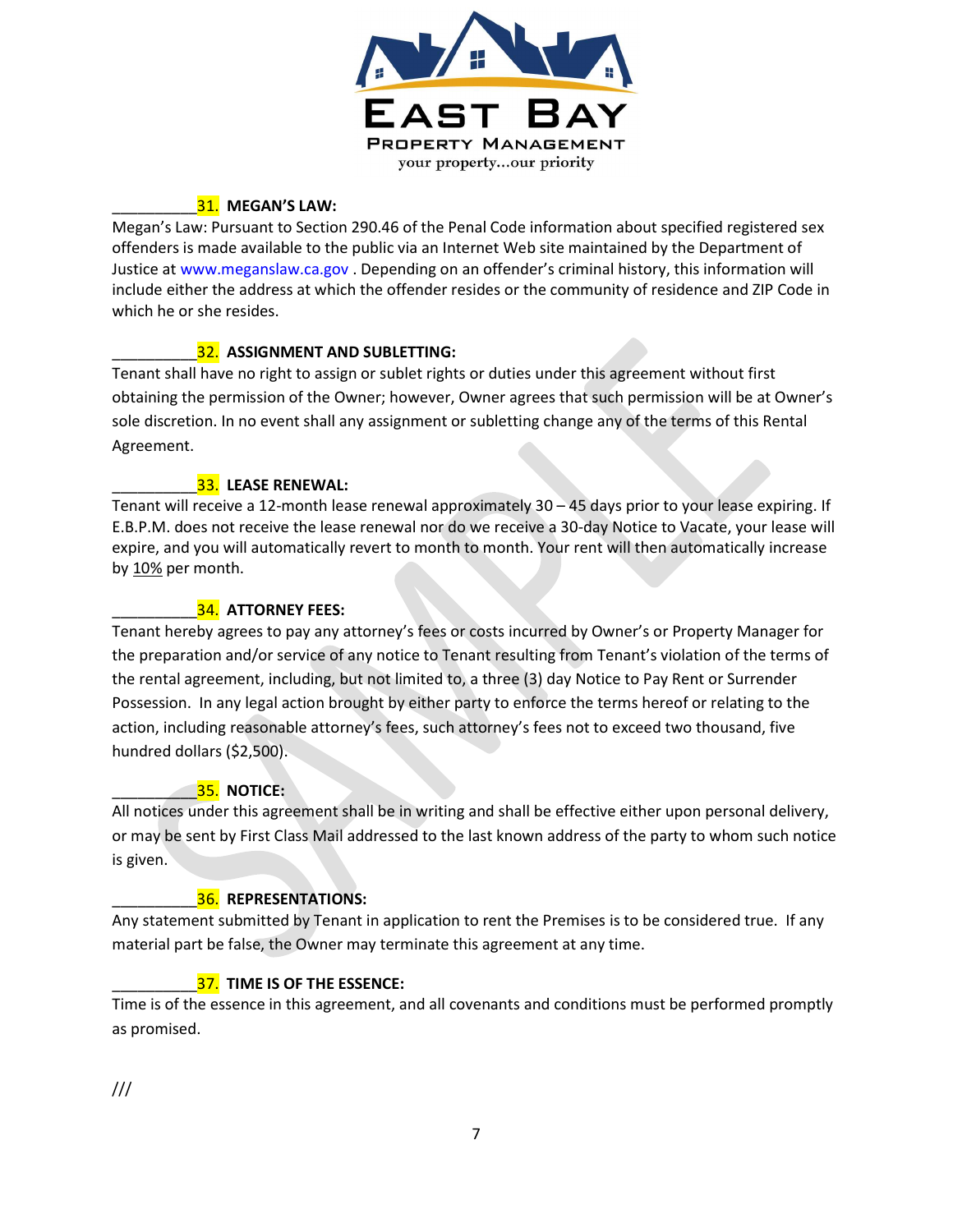

#### 38. PROPER NOTICE:

Tenant must fulfill their lease term. Should the Tenant decide to vacate at the end of the lease term, they must give 30 days' notice in writing to the Owner/Management.

#### 39. BREACH OF CONTRACT:

In the event of termination by Tenant prior to completion of the lease, Tenant shall be responsible for all rents until the Lease end date or until the property is re-leased to a new Tenant. Tenant will also be responsible for any leasing and advertising costs. To E.B.P.M. which equates to 50% of one month's rent.

40. This lease and the addenda indicated below constitute the entire agreement between the parties, and supersedes all prior negotiations, agreements, promises and representations.

- Mold Addendum
- Bedbug Addendum
- Lead Base Paint Disclosure
- Move-Out Guidelines
- Insurance Addendum
- Pet Addendum (if applicable)

#### CITY OF FREMONT ADVISORY

You are hereby advised of the existence of the City of Fremont's Rent Increase Dispute Resolution Ordinance which became effective on August 21, 1997. This ordinance applies to all housing units (apartments, condominiums, and single-family homes) and provides rental residents and owner with steps that they can undertake to resolve rent increase disputes. You can receive a copy of the resolution by contacting the city's Office of Neighborhoods at (510) 494-4500 or email housing@fremont.gov. Tenant(s): Owner(s):

\_\_\_\_\_\_\_\_\_\_\_\_\_\_\_\_ \_\_\_\_\_\_\_\_\_\_\_\_\_\_\_

 $\blacksquare$  . The contract of the contract of the contract of the contract of the contract of the contract of the contract of the contract of the contract of the contract of the contract of the contract of the contract of the **Tenant's Signature Community Community Community Community Community Community Community Community Community Community Community Community Community Community Community Community Community Community Community Community Co** 

Date Date

Tenant's Signature

\_\_\_\_\_\_\_\_\_\_\_\_\_\_\_\_

\_\_\_\_\_\_\_\_\_\_\_\_\_\_\_\_\_\_\_\_\_\_\_\_\_\_\_\_\_\_

Date **Please pay rent to: PMI East Bay** Address: 39111 Paseo Padre Parkway, Suite 206 City: Fremont, CA 94538 (510) 996-3229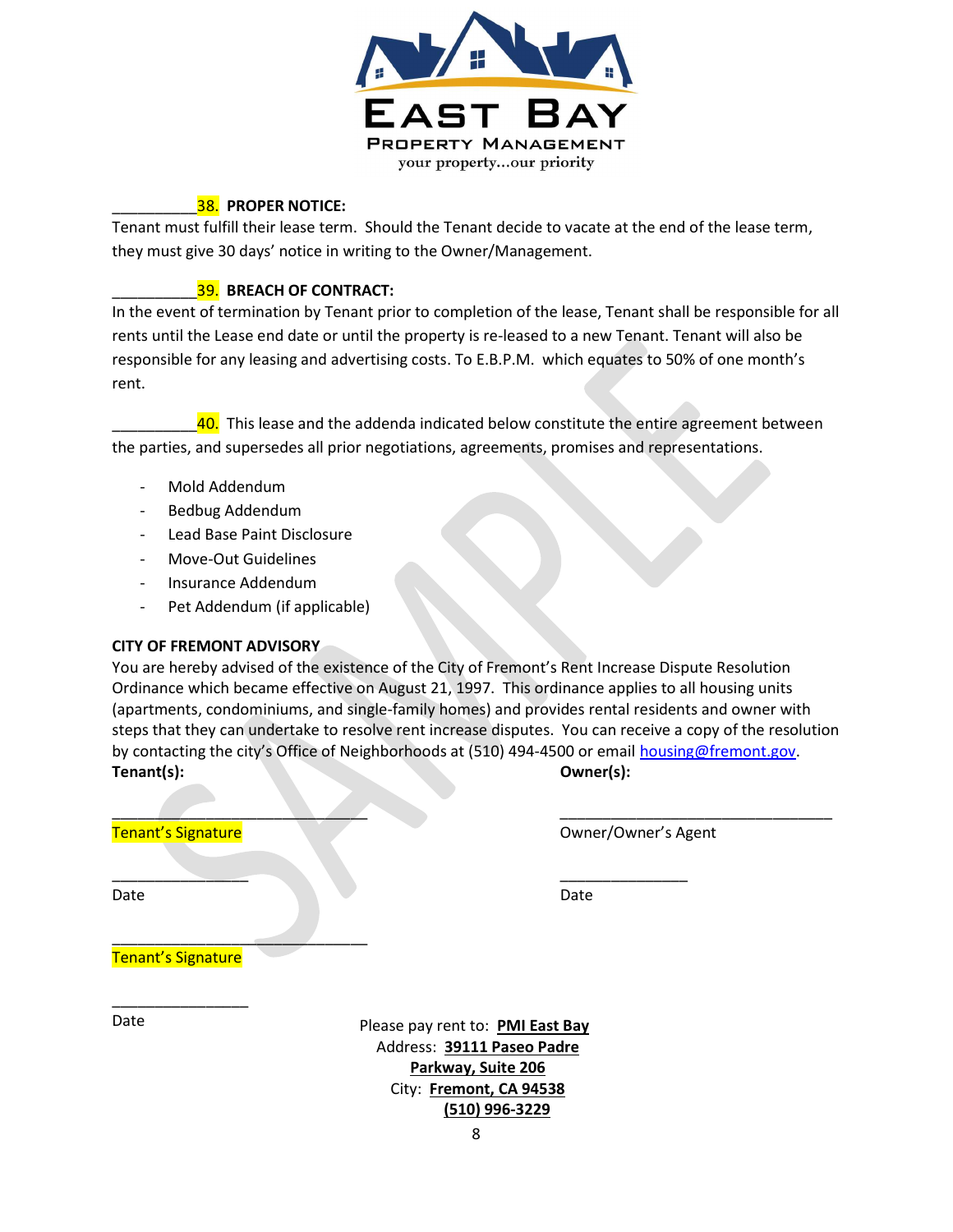

#### MOLD ADDENDUM TO LEASE

This Mold Addendum as agreed to and shall be made part of the Rental Agreement between:

| (OWNER OR AGENT) AND |     |     |          |       |    |
|----------------------|-----|-----|----------|-------|----|
| <b>TFNANTS</b><br>.  | tor | the | Premises | loca. | at |
|                      |     |     |          |       |    |

Mold consists of naturally occurring microscopic organisms. Most molds are not harmful to people, but it is believed that certain types of mold may lead to adverse health effects in some people. A certain amount of mold exists in every home.

Reducing moisture and proper housekeeping significantly reduces the chance of mold and mold growth. Tenant acknowledges that the above-mentioned Premises was delivered free of mold problems or existing condition that may contribute to mold growth in the Premises. Tenant will be responsible for remedying future mold conditions caused as a result of poor housekeeping.

CLIMATE CONTROL: Tenant(s) agree to use air-conditioning systems, if provided, in a reasonable manner and use heating systems in moderation and keep the Premises properly ventilated by periodically opening windows to allow circulation of fresh air during dry weather only.

TENANT(S) AGREE TO: Use hood vents when cooking, cleaning and dishwashing ·Keep closet doors ajar ·Avoid excessive amounts of indoor plants ·Use exhaust fans when bathing/showering and leave on for a sufficient amount of time to remove moisture · Use ceiling fans if present ·Water all indoor plants outdoors ·Wipe down any moisture and/or spilling ·Wipe down bathroom walls and fixtures after bathing/showering ·Wipe down any vanities/sink tops ·Avoid air drying dishes ·Not "hang-dry" cloths indoors ·Open blinds/curtains to allow light into Premises ·Wipe down floors if any water spillage ·Hang shower curtains inside bathtub when showering ·Securely close shower doors if present and leave bathroom and shower doors open after use ·Remove any moldy or rotting food and remove garbage regularly ·Use household cleaners on hard surfaces ·Wipe down any and all visible moisture including windows and sills ·Inspect for leaks under sinks.

SMALL AREAS OF MOLD: If mold as occurred on a small non-porous surface such as ceramic tile, Formica, vinyl flooring, metal or plastic and the mold is not due to an ongoing leak or moisture problem Tenant agrees to clean the areas with soap (or detergent) and a small amount of water, let the surface dry, and then with 24 hours apply a non-staining cleaner such as Lysol Disinfectant, Pine-Sol Disinfectant (original pine-scented), Tilex Mildew Remover, or Clorox Cleanup.

COMPLIANCE WITH REMEDATION MEASURES: Tenant agrees to comply with all instructions and requirements necessary to prepare the Premises and/or Property for investigation and remediation (including relocation), to control water intrusion, to control mold growth, or to make repairs. Storage, cleaning, removal, or replacement of contaminated or potentially contaminated personal property will be Tenant's responsibility unless the elevated mold growth was the result of Owner negligence, intentional wrongdoing or violation of law. Owner is not responsible for any condition about which Owner is not aware. Tenant agrees to provide Owner with copies of all records, documents, sampling data and other material relating to any water leak, excessive moisture, mold conditions in the Premises or Property as soon as Tenant obtains them. Violation of this section will be a material breach of the Rental Agreement.

#### VIOLATION OF ADDENDUM

Tenant(s) can be held responsible for property damage to the dwelling and any health problems that may result. Noncompliance includes but is not limited to Tenant(s) failure to notify Owner or Agent of any mold, mildew, leaks or moisture problems immediately IN WRITING. Violation shall be deemed a material violation under the terms of the lease, and Owner or agent shall be entitled to exercise all right and remedies it possesses against TENANT(S) and TENANT(s) shall be liable to Owner for damages sustained to the premise. TENANT(S) shall hold Owner and agent harmless for damage or injury to person or property as a result of TENANT(S) failure to comply with the terms of this addendum.

In the event of a conflict between the terms of the Lease and this Addendum, the terms of this Addendum shall control.

\_\_\_\_\_\_\_\_\_\_\_\_\_\_\_\_\_\_\_\_\_\_\_\_\_\_\_\_ \_\_\_\_\_\_\_\_\_\_ \_\_\_\_\_\_\_\_\_\_\_\_\_\_\_\_\_\_\_\_\_\_\_\_\_\_\_\_ \_\_\_\_\_\_\_\_\_\_

Tenant's Signature Tenant's Signature Date Charles Controller Charles Charles Date Date

Owner/Owner's Agent Date

\_\_\_\_\_\_\_\_\_\_\_\_\_\_\_\_\_\_\_\_\_\_\_\_\_\_\_\_ \_\_\_\_\_\_\_\_\_\_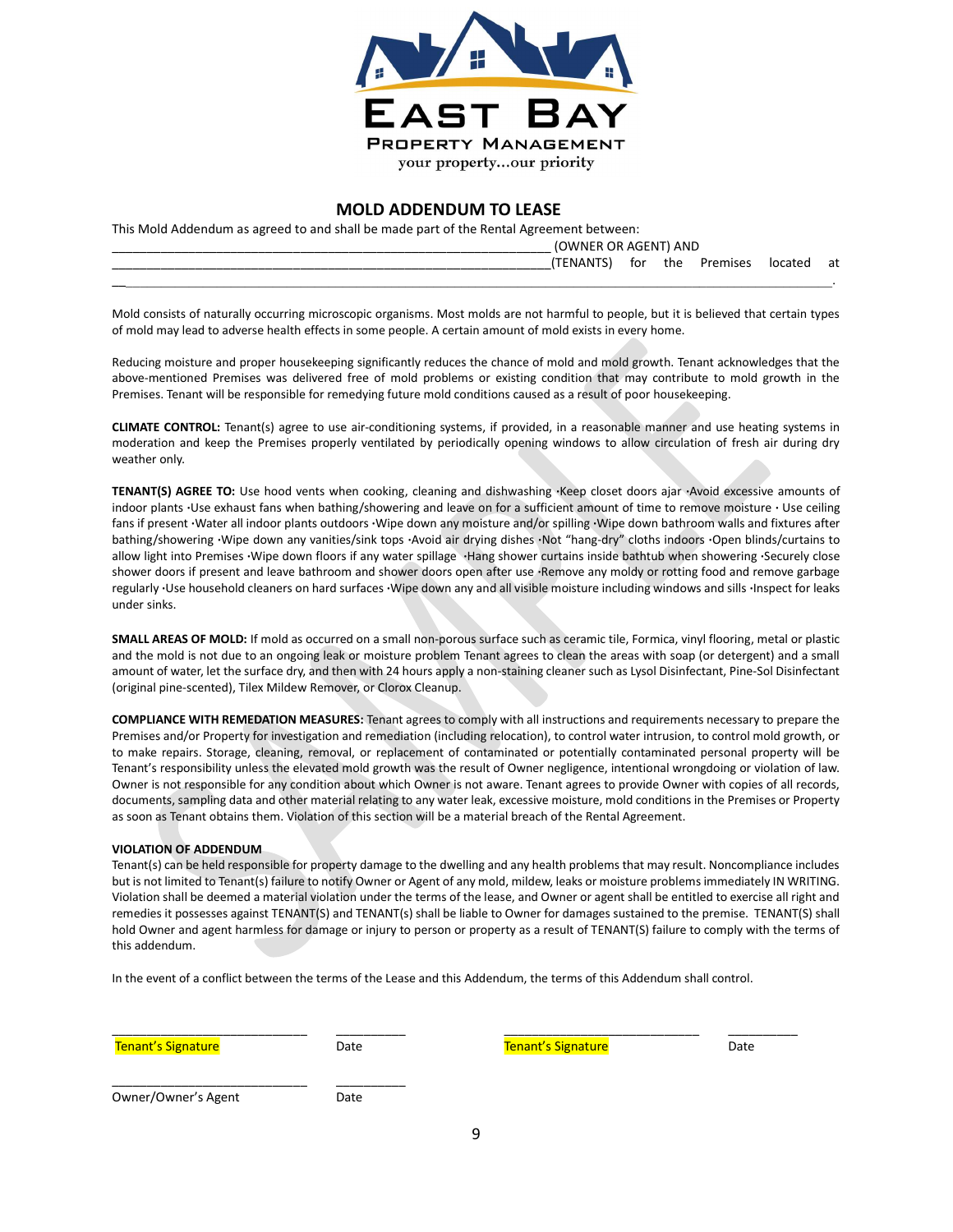

#### BEDBUG ADDENDUM

| This Bed Bug Addendum is an addendum and part of the Rental Agreement dated |                                            |     |
|-----------------------------------------------------------------------------|--------------------------------------------|-----|
| between                                                                     | hereby known as Owner/Agent and            |     |
|                                                                             | hereby known as Tenant(s) for the Premises |     |
| located at                                                                  | Unit Number<br>. in the City of            | CA. |

Tenant(s) acknowledge that the Owner/Agent has inspected the Premises and is aware of no bedbug infestation.

Tenant(s) claim that all furnishings and personal properties that will be moved into the Premises are free of bedbugs.

\_\_\_\_\_\_\_\_\_\_ (Tenant Initials) \_\_\_\_\_\_\_\_\_\_ (Tenant Initials)

Tenant(s) hereby agree to prevent and control possible infestation by adhering to the below list of responsibilities:

1. Check for hitch-hiking bedbugs. If you stay in a hotel or another home, inspect your clothing, luggage, shoes and personal belongings for signs of bedbugs before re-entering your apartment. Check backpacks, shoes and clothing after using public transportation or visiting theaters. After guests visit, inspect beds, bedding and upholstered furniture for signs of bedbug infestation.

2. Tenant(s) shall report any problems immediately to Owner/Agent. Even a few bedbugs can rapidly multiply to create a major infestation that can spread to other units.

3. Tenant(s) shall cooperate with pest control efforts. If the Premises or a neighbor's unit is infested, a pest Management professional may be called in to eradicate the problem. The Premises must be properly prepared for treatment. Tenant(s) must comply with recommendations and requests from the pest control specialist prior to professional treatment including but not limited to:

- Placing all bedding, drapes, curtains and small rugs in bags for transport to laundry or dry cleaners.
- Heavily infested mattresses are not salvageable and must be sealed in plastic and disposed of properly.
- Empty dressers, night stands and closets. Remove all items from floors; bag all clothing, shoes, boxes, toys, etc. Bag and tightly seal washable and non-washable items separately. Used bags must be disposed of properly.
- Vacuum all floors, including inside closets. Vacuum all furniture including inside drawers and nightstands.
- Vacuum mattresses and box springs. Carefully remove vacuum bags sealing them tightly in plastic and discarding of properly.
- Wash all machine-washable bedding, drapes, and clothing etc. on the hottest water temperature and dry on the highest heat setting. Take other items to the dry cleaner making sure to inform the dry cleaner that the items are infested with bedbugs. Discard any items that cannot be decontaminated.
- Move furniture toward the center of the room so that technicians can easily treat carpet edges where bed bugs congregate, as well as walls and furniture surfaces. Be sure to leave easy access to closets.

4. Tenant agrees to indemnify and hold the Owner/Agent harmless from any actions, claims, losses, damages and expenses including but not limited to attorneys' fees that Owner/Agent may incur because of the negligence of the Tenant (s) or any guest occupying or using the Premises.

5. It is acknowledged that the Owner/Agent shall not be liable for any loss of personal property to the Tenant, as a result of an infestation of bedbugs. Tenant agrees to have personal property insurance to cover such losses.

#### Information about Bed Bugs

Bed bug Appearance: Bed bugs have six legs. Adult bed bugs have flat bodies about ¼ of an inch in length. Their color can vary from red and brown to copper colored. Young bed bugs are very small. Their bodies are about 1/16 of an inch in length. They have almost no color.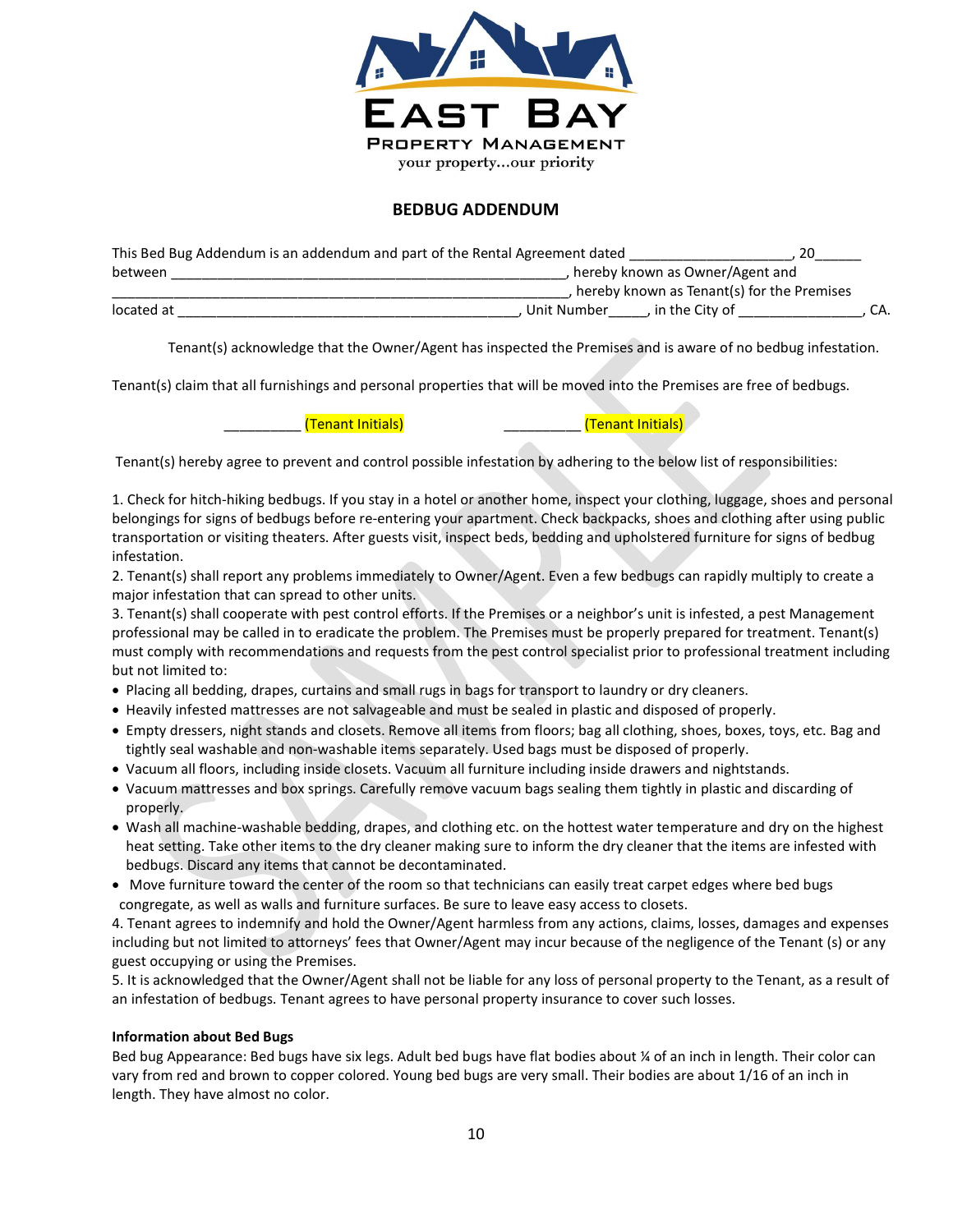

#### BEDBUG ADDENDUM CONTINUED

When a bed bug feeds, its body swell, may lengthen, and becomes bright red, sometimes making it appear to be a different insect. Bed bugs do not fly. They can either crawl or be carried from place to place on objects, people, or animals. Bed bugs can be hard to find and identify because they are tiny and try to stay hidden.

Life Cycle and Reproduction: An average bed bug lives for about 10 months. Female bed bugs lay one to five eggs per day. Bed bugs grow to full adulthood in about 21 days.

Bed bugs can survive months without feeding.

Bed bug Bites: Because bed bugs usually feed at night, most people are bitten in their sleep and do not realize they were bitten. A person's reaction to insect bites is an immune response and so varies from person to person. Sometimes the red welts caused by the bites will not be noticed until many days after a person was bitten, if at all.

Common signs and symptoms of a possible bed bug infestation:

- Small red to reddish brown fecal spots of mattresses, box springs, bed frames, mattresses, linens, upholstery, or walls.
- Molted bed bug skins, white, sticky eggs, or empty eggshells.
- Very heavily infested areas may have a characteristically sweet odor.
- Red, itchy, bite marks, especially on the legs, arms, and other body parts exposed while sleeping. However, some people do not show bed bug lesions on their bodies even though bed bugs may have fed on them.
- For more information, see the Internet Web sites of the United States Environmental Protection Agency and the National Pest Management Association.

\_\_\_\_\_\_\_\_\_\_\_\_\_\_\_\_\_\_\_\_\_\_\_\_\_\_\_\_\_\_\_\_ \_\_\_\_\_\_\_\_\_\_\_\_\_\_\_\_\_\_\_\_\_\_\_\_\_\_\_\_\_

\_\_\_\_\_\_\_\_\_\_\_\_\_\_\_\_\_\_\_\_\_\_\_\_\_\_\_\_\_\_\_\_ \_\_\_\_\_\_\_\_\_\_\_\_\_\_\_\_\_\_\_\_\_\_\_\_\_\_\_\_\_

By signing below, the undersigned Tenant (s) agree and acknowledge having read and understood this addendum.

Tenant's Signature **Date** 

 $\frac{1}{2}$  ,  $\frac{1}{2}$  ,  $\frac{1}{2}$  ,  $\frac{1}{2}$  ,  $\frac{1}{2}$  ,  $\frac{1}{2}$  ,  $\frac{1}{2}$  ,  $\frac{1}{2}$  ,  $\frac{1}{2}$  ,  $\frac{1}{2}$  ,  $\frac{1}{2}$  ,  $\frac{1}{2}$  ,  $\frac{1}{2}$  ,  $\frac{1}{2}$  ,  $\frac{1}{2}$  ,  $\frac{1}{2}$  ,  $\frac{1}{2}$  ,  $\frac{1}{2}$  ,  $\frac{1$ **Tenant's Signature Date** 

Owner/Owner's Agent Date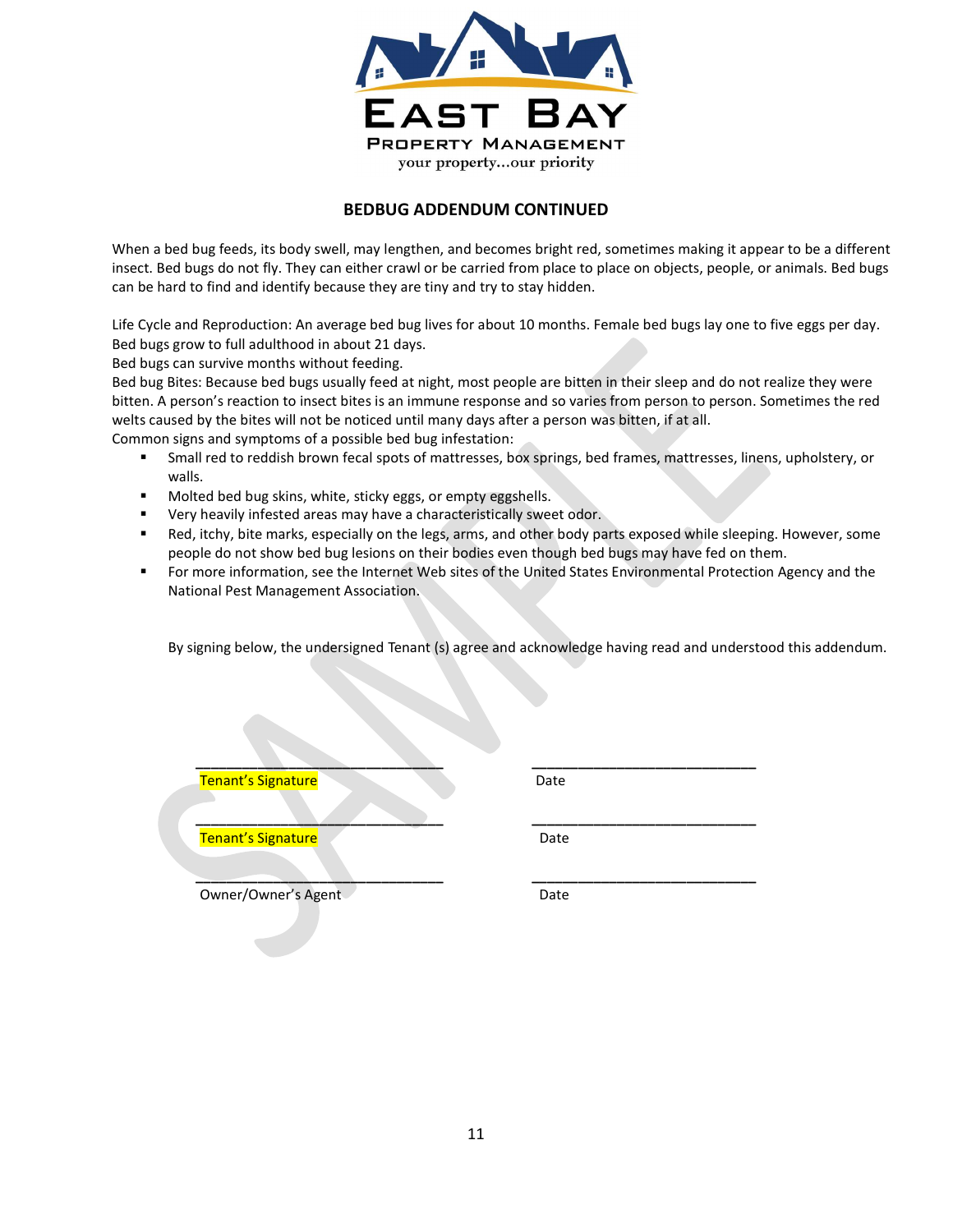

#### LEAD BASED PAINT DISCLOSURE

| This Lead-Based Paint Addendum is an addendum and part of the Rental Agreement dated |               |                                   |                                                      |
|--------------------------------------------------------------------------------------|---------------|-----------------------------------|------------------------------------------------------|
| between                                                                              |               | , hereby known as Owner/Agent and |                                                      |
|                                                                                      |               |                                   | , hereby known as Tenant(s) for the Premises located |
| at                                                                                   | . Unit Number | . in the City of                  | LA.                                                  |

(Disclosure of Information on Lead-Based Paint and Lead-Based Paint Hazards)

Lead Warning Statement – Housing build before 1978 may contain lead-based paint. Lead from paint, paint chips, and dust can pose health hazards if not managed properly. Lead exposure is especially harmful to young children and pregnant women. Lead poisoning in young children may produce permanent neurological damage, including learning disabilities, reduced intelligence quotient, behavioral problems, and impaired memory. Before renting pre-1978 housing, landlords must disclose the presence of known lead-based paint and lead-based paint hazards in the dwelling. Tenants must also receive a Federally approved pamphlet on lead poising prevention.

#### Owner's Disclosure (Initial)

(a) Presence of lead-based paint or lead-based paint hazards (check one below):

 $\Box$  Known lead-based paint and/or lead-based paint hazards are present in the housing (explain).

\_\_\_\_\_\_\_\_\_\_\_\_\_\_\_\_\_\_\_\_\_\_\_\_\_\_\_\_\_\_\_\_\_\_\_\_\_\_\_\_\_\_\_\_\_\_\_\_\_\_\_\_\_\_\_\_\_\_\_\_\_\_\_\_\_\_\_\_\_\_\_\_\_\_\_\_ \_\_\_\_\_\_\_\_\_\_\_\_\_\_\_\_\_\_\_\_\_\_\_\_\_\_\_\_\_\_\_\_\_\_\_\_\_\_\_\_\_\_\_\_\_\_\_\_\_\_\_\_\_\_\_\_\_\_\_\_\_\_\_\_\_\_\_\_\_\_\_\_\_\_\_\_

 $\Box$  Owner has no knowledge of lead-based paint and/or lead-based paint hazards in the housing. \_\_\_\_\_\_\_\_\_ (b) Records and reports available to the Owner (check one below):

 $\Box$  Owner has provided the Tenant with all available records and reposts pertaining to lead-based paint and/or lead-based paint hazards in the housing (list documents below). \_\_\_\_\_\_\_\_\_\_\_\_\_\_\_\_\_\_\_\_\_\_\_\_\_\_\_\_\_\_\_\_\_\_\_\_\_\_\_\_\_\_\_\_\_\_\_\_\_\_\_\_\_\_\_\_\_\_\_\_\_\_\_\_\_\_\_\_\_\_\_\_\_\_\_\_

 $\overbrace{\phantom{xxxxx}}$ 

 $\Box$  Owner has no reports or records pertaining to lead-based paint and/or lead-based paint hazards in the housing.

#### Tenant's Acknowledgment (initial)

\_\_\_\_\_\_\_\_ (c) Tenant has received copies of all information listed above

(d) Tenant has received the pamphlet Protect Your Family from Lead in Your Home (VIA TENANT PORTAL)

#### Agent's Acknowledgement (initial)

\_\_\_\_\_\_\_\_ (e) Agent has informed the Owner of the Owner's obligations under 42 U.S.C. 4852(d) and is aware of his/her responsibility to ensure compliance.

#### Certification of Accuracy

The following parties have reviewed the information above and certify, to the best of their knowledge, that the information provided by the signatory is true and accurate.

| Tenant 's Signature        | Date | Owner/Owner's Agent | Date |
|----------------------------|------|---------------------|------|
| <b>Tenant 's Signature</b> | Date | Owner/Owner's Agent | Date |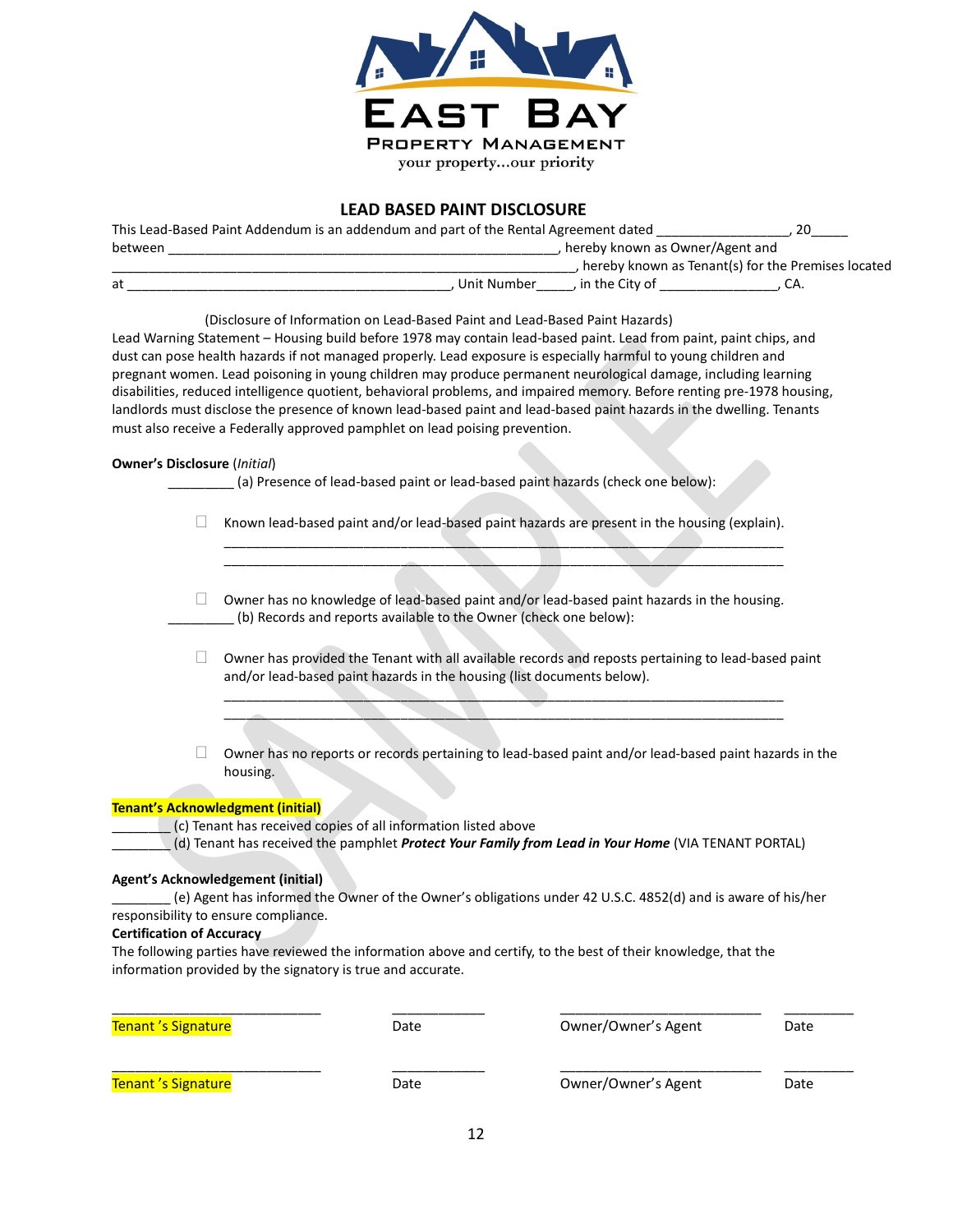

#### MOVE-OUT CLEANING, REPAIR & REPLACEMENT CHARGE GUIDELINES

#### Cleaning and Repair Guidelines

If, prior to moving out, Tenant does not professionally clean the items listed below and leave them in satisfactory working order, the following charges will be deducted from Tenants security deposit. If Management incurs a higher cost for cleaning or repairing an item, Tenant will be responsible for paying the higher cost. Please note that this is not an all-inclusive list; Tenant may be charged for cleaning or repairing items that are not on the list.

| <b>Premises Cleaning</b> |       | Carpet Cleaning |       | Miscellaneous Cleaning/Repair |            |
|--------------------------|-------|-----------------|-------|-------------------------------|------------|
| Studio                   | \$135 | Studio          | \$75  | Mini Blinds                   | \$10/blind |
| 1x1                      | \$155 | 1x1             | \$85  | <b>Vertical Blinds</b>        | \$10/blind |
| 2x1                      | \$165 | 2x1             | \$95  | Trash/load                    | \$100      |
| 2x2                      | \$185 | 2x2             | \$95  | Contact Paper Removal         | \$100      |
| 3 Bedroom Home           | \$235 | 3 Bedroom Home  | \$165 |                               |            |
| 4 Bedroom Home           | \$295 | 4 Bedroom Home  | \$225 |                               |            |

#### Painting, Carpet, Vinyl & Blinds Charge Guidelines

In almost all cases, once a tenant vacates, the interior will require new paint, blinds, vinyl and carpet. The following schedule applies to your pro-rated costs.

| Length of Stay | % of Cost Charged | Length of Stay  | % of Cost Charged |
|----------------|-------------------|-----------------|-------------------|
| 0-6 months     | 100%              | 21-22 months    | 60%               |
| 7-8 months     | 95%               | 23-24 months    | 55%               |
| 9-10 months    | 90%               | 25-26 months    | 50%               |
| $11-12$ months | 85%               | 27-28 months    | 45%               |
| 13-14 months   | 80%               | 29-30 months    | 40%               |
| 15-16 months   | 75%               | 31-32 months    | 30%               |
| 17-18 months   | 70%               | 33-34 months    | 20%               |
| 19-20 months   | 65%               | 35-36 months    | 10%               |
|                |                   | After 36 months | No Charge Back    |

#### Replacement Charge Guidelines

If any items are missing or damaged to the point that they must be replaced when Tenant moves out, Tenant will be charged for the current cost of replacement, including labor and service charges. A representative list of replacement charges is provided below. These are guidelines for prices. If management incurs a higher cost for replacing an item, Tenant will be responsible for paying the higher cost. Please note that this is not all all-inclusive list; Tenant may be charged for the replacement of items that are not on the list.

| Patio Glass Doors     | \$200 | Ice Trays          | \$15 | <b>Doors</b>   | \$200 |
|-----------------------|-------|--------------------|------|----------------|-------|
| <b>Window Glass</b>   | \$100 | Drip Pans          | \$15 | Light Bulbs    | \$10  |
| Patio Screens         | \$75  | Mail Box Key       | \$55 | <b>Mirrors</b> | \$95  |
| <b>Window Screens</b> | \$55  | Door Key           | \$55 | Tiles/each     | \$55  |
| <b>Shower Doors</b>   | \$200 | Garage Opener      | \$85 | Light Fixture  | \$95  |
| Shower Rods           | \$45  | Fire Extinguisher  | \$70 | Ceiling Fan    | \$95  |
| <b>Towel Rack</b>     | \$40  | Refrigerator Shelf | \$50 |                |       |

The Resident(s) acknowledge(s) having read and understood the above.

| <b>Tenant's Signature</b> | Date |
|---------------------------|------|
|---------------------------|------|

| ate |  |
|-----|--|
|     |  |

Tenant's Signature and Controller and Controller and Controller and Controller and Date

Owner/Owner's Agent **Date** Date

13

\_\_\_\_\_\_\_\_\_\_\_\_\_\_\_\_\_\_\_\_\_\_\_\_\_\_\_\_\_\_ \_\_\_\_\_\_\_\_\_\_\_\_\_\_\_\_\_

\_\_\_\_\_\_\_\_\_\_\_\_\_\_\_\_\_\_\_\_\_\_\_\_\_\_\_\_\_\_ \_\_\_\_\_\_\_\_\_\_\_\_\_\_\_\_\_

\_\_\_\_\_\_\_\_\_\_\_\_\_\_\_\_\_\_\_\_\_\_\_\_\_\_\_ \_\_\_\_\_\_\_\_\_\_\_\_\_\_\_